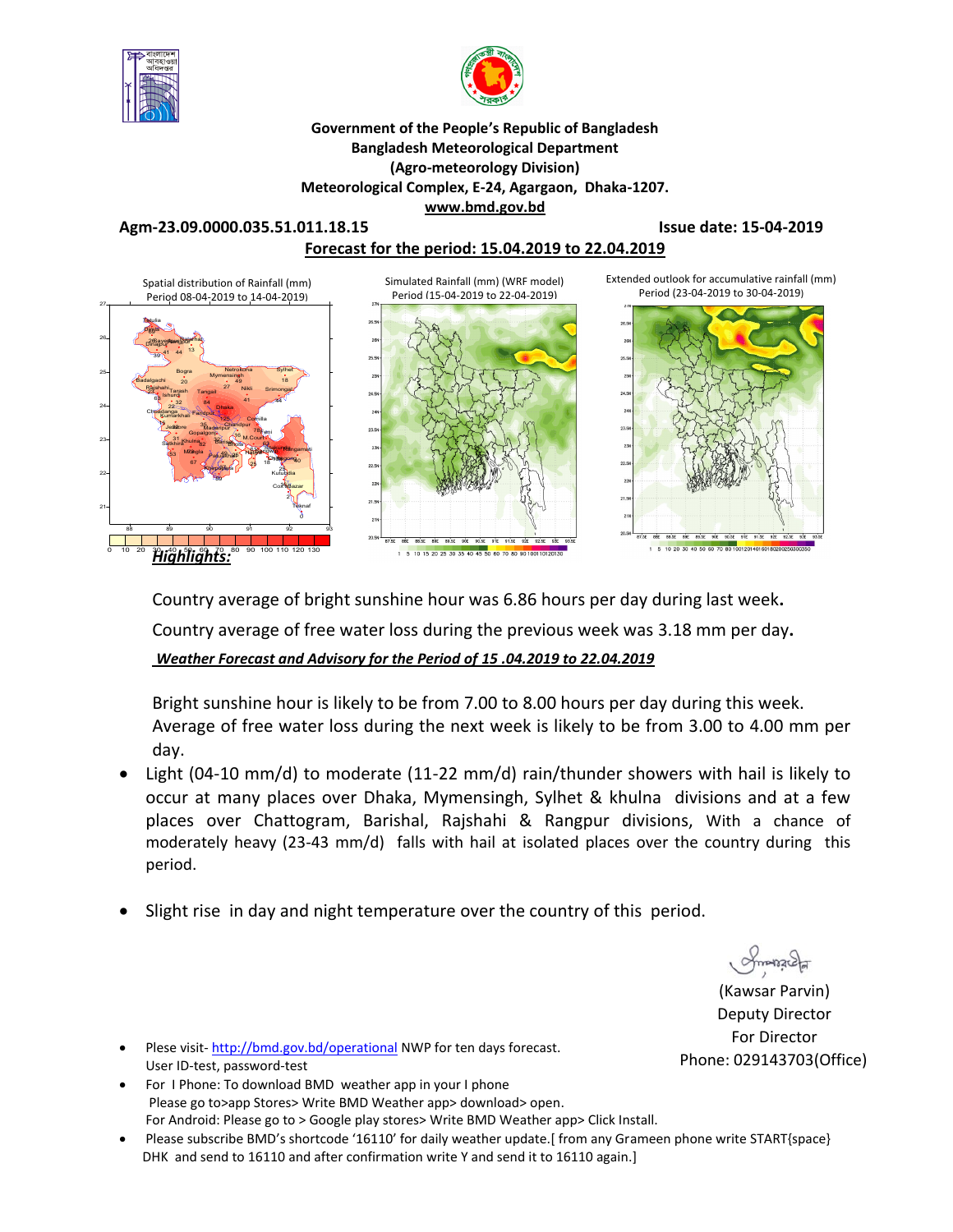### **Short Weather description Period: 08.04.2019 to 14.04.2019**

| Maximum And Minimum Temperature (Range and Extreme) |  |  |
|-----------------------------------------------------|--|--|
|                                                     |  |  |

| <b>Divisions</b>  | <b>Maximum temperature</b><br>range in <sup>o</sup> C |  |      | <b>Highest maximum</b><br>temperature in <sup>o</sup> C |              |  |                           | Range in <sup>"</sup> C  | Minimum temperature |    | Lowest minimum<br>temperature in <sup>°</sup> C |                     |              |
|-------------------|-------------------------------------------------------|--|------|---------------------------------------------------------|--------------|--|---------------------------|--------------------------|---------------------|----|-------------------------------------------------|---------------------|--------------|
| <b>Dhaka</b>      | 28.0                                                  |  | 34.1 | <sup>o</sup> C Dhaka                                    | 34.1         |  | $^{\circ}$ C 18.0         | $\overline{\phantom{0}}$ | 25.0                | °c | <b>Tangail</b>                                  | 18.0 $^{\circ}$ C   |              |
| <b>Mymensingh</b> | 27.0                                                  |  | 34.5 | C Netrokona                                             | 34.5         |  | $^{\circ}$ C 18.0         | $\overline{\phantom{0}}$ | 23.6                | °c | Mymensingh & Netrokona                          | 18.0                | ్            |
| Chattogram        | 28.6                                                  |  | 35.0 | <sup>"</sup> C M. Court, Hatiya & Rangamati             | 35.0         |  | $^{\circ}$ C 18.2         |                          | 25.6                | °c | <b>Cumilla</b>                                  | $18.2\degree$ C     |              |
| Sylhet            | 24.0                                                  |  | 35.0 | <sup>o</sup> C Sylhet                                   | 35.0         |  | $\overline{C}$ 17.9       | $\overline{\phantom{0}}$ | 24.6                | °c | <b>Srimongal</b>                                | 17.9 °C             |              |
| Rajshahi          | 28.0                                                  |  | 35.2 | <sup>o</sup> C Rajshahi                                 | 35.2 °C 17.4 |  |                           |                          | 25.3                | °c | Badalgachhi                                     | 17.4 $^{\circ}$ C   |              |
| Rangpur           | 26.1                                                  |  | 35.0 | C Sayedpur                                              | 35.0         |  | $^{\circ}$ C 16.8         | ٠                        | 23.8                |    | Rangpur                                         | 16.8 $^{\circ}$ C   |              |
| Khulna            | 26.8                                                  |  | 35.5 | <sup>o</sup> C Khulna                                   | 35.5         |  | $\mathrm{^{\circ}$ C 19.0 |                          | 26.5                | °c | Khulna                                          | 19.0 <sup>o</sup> C |              |
| <b>Barishal</b>   | 29.2                                                  |  | 35.0 | °C Patuakhali                                           | 35.0         |  | $^{\circ}$ C 19.4         |                          | 25.4                | °c | <b>Khepupara</b>                                | 19.4                | $^{\circ}$ c |

| Name of the<br><b>Divisions</b> | Name of the<br><b>Stations</b> | <b>Total</b><br>Rainfall<br>in (mm) | Rainfall<br>in (mm) | Normal Deviation<br>in% | <b>Total</b><br>Rainy<br>days | Average<br>Max<br>in% | Average<br>Min<br><b>Humidity Humidity</b><br>in % | Average<br>Max.<br>temp in ℃ | Average<br>Normal<br><b>Max</b><br>temp in<br>C | Average<br>Min.<br>temp in $^{\circ}$<br>С | Average<br>Normal<br>Min.<br>temp in<br>۹С |
|---------------------------------|--------------------------------|-------------------------------------|---------------------|-------------------------|-------------------------------|-----------------------|----------------------------------------------------|------------------------------|-------------------------------------------------|--------------------------------------------|--------------------------------------------|
| Dhaka                           | Draka                          | 125                                 | 21                  | 495                     | 05                            | 094                   | 56                                                 | 31.9                         | 34.2                                            | 21.5                                       | 23.8                                       |
|                                 | Faridpur                       | 035                                 | 20                  | 75                      | 04                            | 095                   | 59                                                 | 32.4                         | 34.7                                            | 21.5                                       | 23.2                                       |
|                                 | Madaripur                      | 032                                 | 23                  | 39                      | <sub>03</sub>                 | 095                   | $\infty$                                           | $\alpha$ 33                  | 34.2                                            | 021                                        | 23.4                                       |
|                                 | Nkli                           | 041                                 | 太太                  | ***                     | 04                            | 095                   | 79                                                 | 31.3                         |                                                 | 20.2                                       |                                            |
|                                 | Tangail                        | 084                                 | 19                  | 342                     | 06                            | $\star\star$          | $\star\star$                                       | $\star\star$                 | 34.1                                            | $\star\star$                               | 22.9                                       |
|                                 | Gopalgonj                      | 082                                 | $\star$             | $***$                   | $\Omega$                      | 096                   | 58                                                 | 32.3                         |                                                 | 21.4                                       |                                            |
| Mymensingh                      | Mymensingh                     | 027                                 | 26                  | 4                       | 04                            | O93                   | 61                                                 | 30.6                         | 324                                             | 21.4                                       | $\overline{224}$                           |
|                                 | Netrokona                      | 049                                 | $\star$             | $***$                   | $\alpha$                      | 096                   | 063                                                | 025                          | $\star$                                         | 021                                        |                                            |
| Chattogram                      | Chattogram                     | 025                                 | 25                  | 0                       | <sub>0</sub> 3                | $\star\star$          | $\star\star$                                       | $\star\star$                 | 31.9                                            | $\star\star$                               | 23.5                                       |
|                                 | Sitakunda                      | 138                                 | 32                  | 331                     | <sub>03</sub>                 | $\overline{\ast}$     | $\star\star$                                       | $**$                         | 320                                             | $\star\star$                               | 23.5                                       |
|                                 | Rangamati                      | 040                                 | 32                  | 25                      | 02                            | 096                   | 32                                                 | 33.1                         | 33.1                                            | 21.4                                       | 225                                        |
|                                 | Cox's Bazar                    | 002                                 | 16                  | $-88$                   | 02                            | 092                   | $\infty$                                           | 326                          | 325                                             | 23.6                                       | 23.9                                       |
|                                 | Teknaf                         | $\infty$                            | 16                  | $-100$                  | $\infty$                      | $\star\star$          | $*$                                                | $*$                          | 31.9                                            | $\star\star$                               | 23.8                                       |
|                                 | Hatiya                         | 025                                 | 32                  | $-22$                   | <sub>03</sub>                 | 100                   | 068                                                | 32.10                        | 321                                             | 223                                        | 23.9                                       |
|                                 | Sandwip                        | 018                                 | 31                  | $-42$                   | <sub>03</sub>                 | 096                   | 062                                                | 32.10                        | 31.4                                            | 21.9                                       | 24.5                                       |
|                                 | Kutubdia                       | 016                                 | 13                  | 23                      | 01                            | 092                   | 61                                                 | 032.2                        | 31.5                                            | 226                                        | 24.1                                       |
|                                 | Feni                           | 063                                 | 33                  | 91                      | 396                           | 056                   | 33                                                 | 32.6                         | 323                                             | 220                                        | 23.2                                       |
|                                 | MCourt                         | 061                                 | 17                  | 259                     | $\alpha$                      | 097                   | 60                                                 | 32.5                         | 329                                             | 25.0                                       | 23.4                                       |
|                                 | Chandpur                       | 016                                 | 24                  | -33                     | <sub>03</sub>                 | 095                   | 57                                                 | 33.0                         | 33.1                                            | 225                                        | 23.4                                       |
|                                 | Qumilla                        | 078                                 | 22                  | 255                     | <b>CG</b>                     | 096                   | 065                                                | 031                          | 323                                             | 022                                        | 22.5                                       |
| <b>Sylhet</b>                   | Sylhet                         | 018                                 | 70                  | $-74$                   | œ.                            | 091                   | 054                                                | 031                          | 31.1                                            | 21.5                                       | 21.0                                       |
|                                 | Shimongal                      | 044                                 | 40                  | 10                      | œ                             | 098                   | 058                                                | 032                          | 328                                             | 021                                        | 21.4                                       |
| Rajshahi                        | Rajshahi                       | 063                                 | 8                   | 688                     | 04                            | 097                   | 71                                                 | 32.8                         | 36.3                                            | 21.8                                       | 22.7                                       |
|                                 | Bogura                         | 020                                 | 9                   | 122                     | œ.                            | 096                   | 52                                                 | 31.7                         | 34.0                                            | 220                                        | 225                                        |
|                                 | Ishurdi                        | 022                                 | 9                   | 144                     | œ                             | 096                   | 052                                                | 32.5                         | 35.8                                            | 21.7                                       | 22.9                                       |
|                                 | Badalqachi                     | Q <sub>23</sub>                     | $\overline{a}$      | $***$                   | <sub>03</sub>                 | 097                   | 056                                                | 30.3                         |                                                 | 21.5                                       | $\left  \cdot \right $                     |
|                                 | Tarash                         | 032                                 | $\star$             | $***$                   | 04                            | 099                   | 057                                                | 30.3                         | $\star\star$                                    | 21.0                                       |                                            |
| Rangpur                         | Rangpur                        | 044                                 | 15                  | 193                     | 04                            | 094                   | 52                                                 | 31.0                         | 31.9                                            | 20.9                                       | 20.9                                       |
|                                 | Dinajpur                       | 039                                 | 9                   | 333                     | œ                             | 095                   | 54                                                 | 30.9                         | 33.2                                            | 21.0                                       | 20.8                                       |
|                                 | Sayedpur                       | 041                                 | $\overline{\ast}$   | ***                     | 04                            | 092                   | 52                                                 | 31.8                         | $\star\star$                                    | 20.4                                       | $\star$                                    |
|                                 | Rajarhat                       | 013                                 | $\star$             | ***                     | <sub>03</sub>                 | O <sub>93</sub>       | 58                                                 | 30.9                         | $\star\star$                                    | 19.9                                       | $*$                                        |
|                                 | Tetulia                        | 069                                 | 夶                   | $***$                   | œ                             | 096                   | 049                                                | 030                          | $\star\star$                                    | 020                                        |                                            |
|                                 | Dimia                          | 026                                 | ŧ                   | $***$                   | <sub>03</sub>                 | 094                   | 57                                                 | 31.0                         | ¥                                               | 20.2                                       |                                            |
| Khulna                          | Khulna                         | 073                                 | 10                  | 630                     | œ                             | 094                   | 051                                                | $\alpha$ 33                  | 35.0                                            | 022                                        | 24.0                                       |
|                                 | Mongla                         | 067                                 | $\star\star$        | $***$                   | œ                             | 096                   | 57                                                 | 34.0                         |                                                 | 23.0                                       |                                            |
|                                 | Jashore                        | 031                                 | 12                  | 158                     | 04                            | 094                   | 055                                                | 034                          | 36.0                                            | 023                                        | 23.3                                       |
|                                 | Chuadanga                      | 015                                 | 9                   | 67                      | <b>CG</b>                     | 096                   | 57                                                 | 329                          | 35.9                                            | 21.9                                       | 23.2                                       |
|                                 | Satkhira                       | 053                                 | 10                  | 430                     | O1                            | 097                   | 48                                                 | 33.4                         | 35.3                                            | 23.9                                       | 24.2                                       |
|                                 | Kumarkhali                     | $\overline{\text{032}}$             | ł                   | $***$                   | $\overline{\alpha}$           | $\overline{098}$      | 047                                                | 31.5                         |                                                 | $\overline{220}$                           |                                            |
| <b>Barishal</b>                 | Barisal                        | 049                                 | 18                  | 172                     | 05                            | 099                   | 56                                                 | 326                          | 33.8                                            | 221                                        | 23.6                                       |
|                                 | <b>Bhda</b>                    | 025                                 | 22                  | 14                      | O <sub>5</sub>                | 098                   | 59.0                                               | 32.4                         | 33.1                                            | 22.4                                       | 24.1                                       |
|                                 | <b>Patuakhali</b>              | 037                                 | 21                  | 76                      | 04                            | 097                   | 60                                                 | 33.4                         | 33.3                                            | 223                                        | 23.9                                       |
|                                 | Khepupara                      | 059                                 | 18                  | 228                     | <b>CG</b>                     | 096                   | 64                                                 | 32.6                         | 327                                             | 22.7                                       | 24.8                                       |

#### *Rainfall analysis* and *average temperature:-* `

Analyses contained in this bulletin are based on preliminary \* un-checked data. \*\* Data not received. \*\*\* Data not available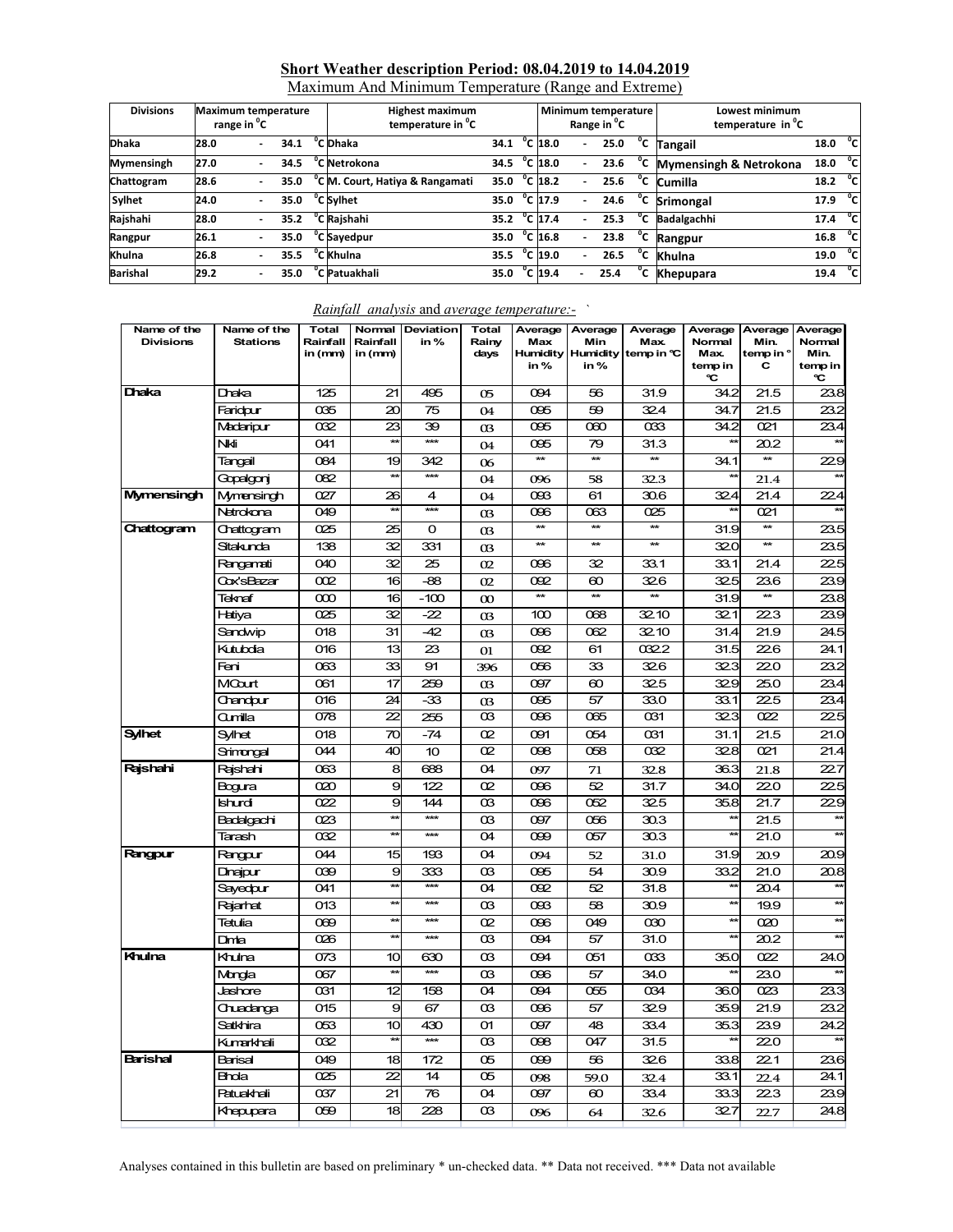

Spatial distribution of Rainfall (mm). Period (08-04-2019 to 14-04-2019)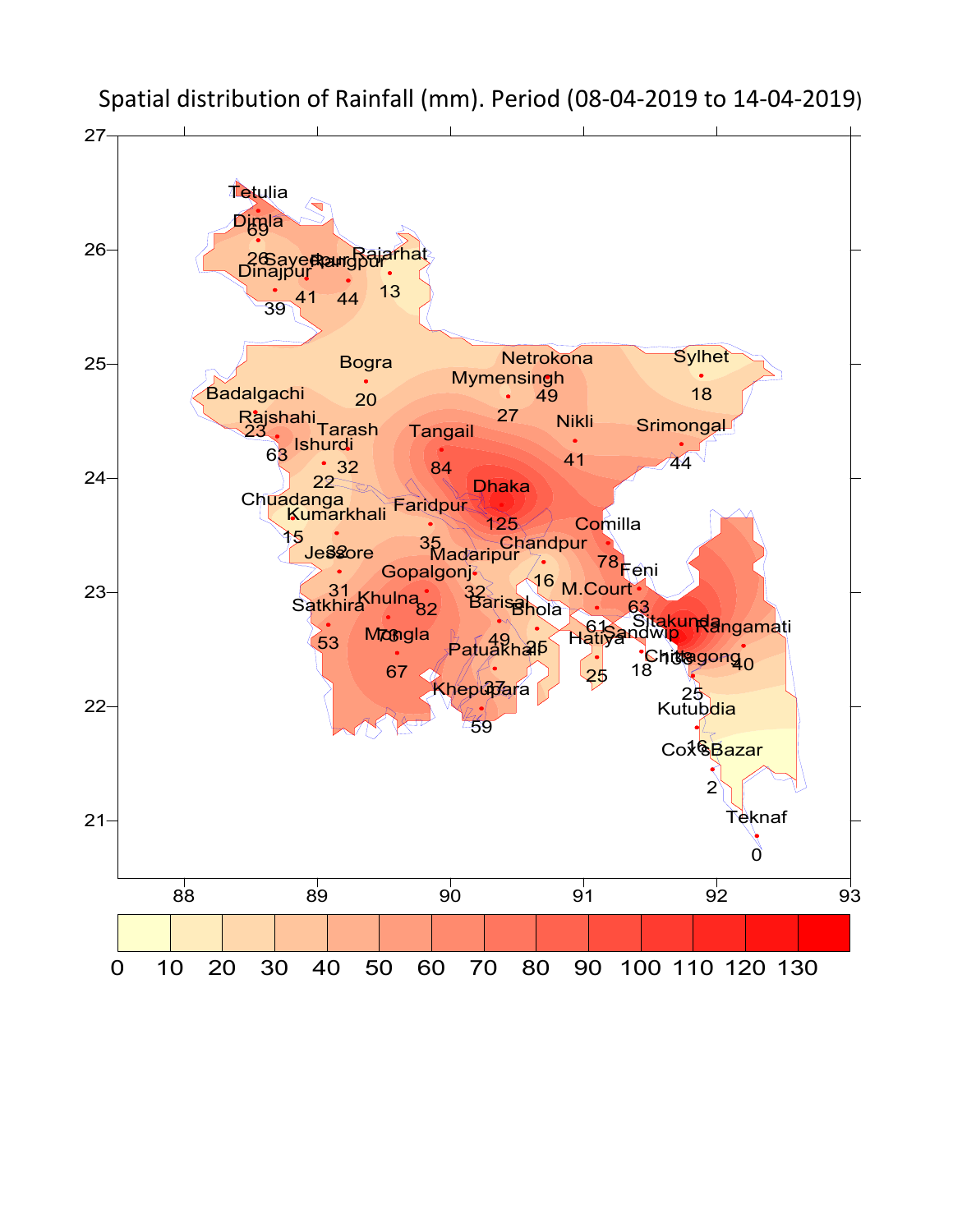



### গণপ্রজাতন্ত্রী বাংলাদেশ সরকার বাংলাদেশ আবহাওয়া অধিদপ্তর কষি আবহাওয়া মহাশাখা আবহাওয়া ভবন, ই-২৪, আগারগাঁও, ঢাকা-১২০৭। www.bmd.gov.bd

তারিখ: ১৫-০৪-২০১৯ খ্রিঃ

এজিএম-২৩.০৯.০০০০.০৩৫.৫১.০১১.১৮.১৫

পূর্বাভাসের সময়কাল: ১৫-০৪-২০১৯ থেকে ২২-০৪-২০১৯

Spatial distribution of Rainfall (mm) Period 08-04-2019 to 14-04-2019)









## প্ৰধান বৈশিষ্ট্য সমূহঃ-

গত সপ্তাহে দেশের দৈনিক উজ্জল সূর্যকিরণ কালের গড় ৬.৮৬ ঘন্টা ছিল । গত সপ্তাহে দেশের দৈনিক বাষ্পীভবনের গড ৩.১৮ মিঃ মিঃ ছিল।

## আবহাওয়ার পূর্বাভাসঃ ১৫-০৪-২০১৯ থেকে ২২-০৪-২০১৯ খ্রিঃ পর্যন্ত।

এ সপ্তাহে দৈনিক উজ্জুল সূর্য কিরণ কাল ৭.০০ থেকে ৮.০০ ঘন্টার মধ্যে থাকতে পারে ।

আগামী সপ্তাহের বাষ্পীভবনের দৈনিক গড় ৩.০০ মিঃ মিঃ থেকে ৪.০০ মিঃ মিঃ থাকতে পারে।

- এ সময়ে ঢাকা, ময়মনসিংহ, সিলেট ও খুলনা বিভাগের অনেক স্থানে এবং চট্টগ্রাম, বরিশাল, রাজশাহী ও রংপুর বিভাগের  $\bullet$ কিছু কিছু স্থানে হাল্কা (০৪-১০ মি. মি./প্রতিদিন) থেকে মাঝারি (১১-২২ মি. মি./প্রতিদিন) ধরণের শিলাসহ বৃষ্টি/ বজ্রবৃষ্টি হতে পারে। সেই সাথে দেশের কোথাও কোথাও বিছিন্নভাবে শিলাসহ মাঝারি ধরণের ভারী (২৩-৪৩ মি. মি./প্রতিদিন) বৰ্ষণ হতে পারে।
- এ সময়ে সারাদেশের দিন ও রাতের তাপমাত্রা সামান্য বৃদ্ধি পেতে পারে।
- Plese visit-http://bmd.gov.bd/operational NWP for ten days forecast. User ID-test, password-test
- For I Phone: To download BMD weather app in your I phone Please go to>app Stores> Write BMD Weather app> download> open. For Android: Please go to > Google play stores> Write BMD Weather app> Click Install.
- Please subscribe BMD's shortcode '16110' for daily weather update. [ from any Grameen phone write START{space} DHK and send to 16110 and after confirmation write Y and send it to 16110 again. ]

(কাওসার পারভীন) উপপরিচালক পরিচালকের পক্ষে

টেলিফোন: ০২৯১৪৩৭০৩ (অফিস)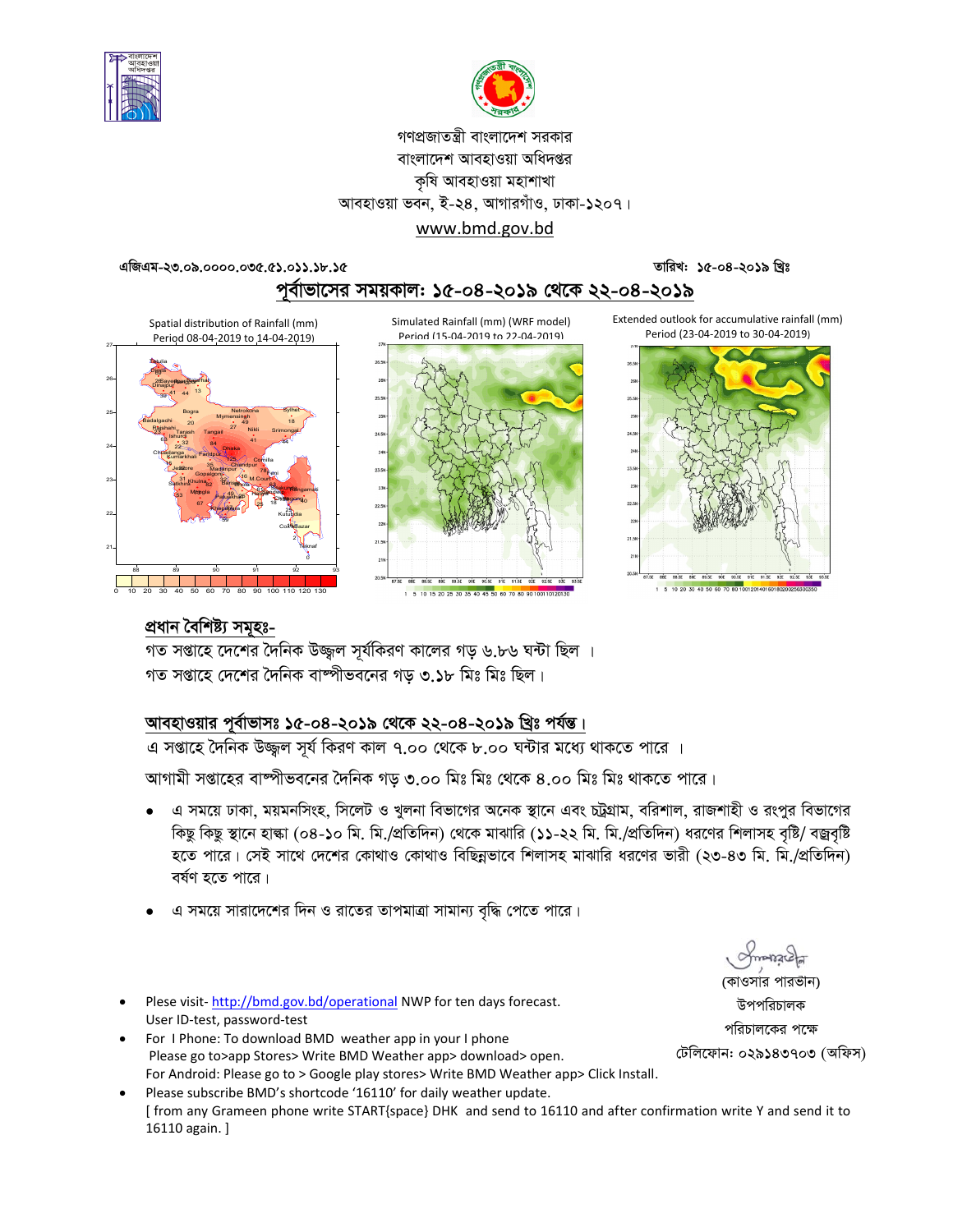# <u> আবহাওয়া বিবরণী, সমূহ ০৮-০৪-২০১৯ থেকে ১৪-০৪-২০১৯</u>

| বিভাগ     | সর্বোচ্চ তাপমাত্রার পরিসর। |                          |      |                                             | সৰ্বোচ্চ তাপমাত্ৰা ° সেঃ           |      |                    |                    |                          | সর্বনিম্ন তাপমাত্রার পরিসর |                | সৰ্বনিম তাপমাত্ৰা °সেঃ |      |                |
|-----------|----------------------------|--------------------------|------|---------------------------------------------|------------------------------------|------|--------------------|--------------------|--------------------------|----------------------------|----------------|------------------------|------|----------------|
|           |                            |                          |      |                                             |                                    |      |                    | °সেঃ               |                          |                            |                |                        |      |                |
| ঢাকা      | ২৮.০                       |                          | ৩৪.১ | ° সেঃ                                       | ঢাকা                               | ৩8.১ |                    | $^{\circ}$ মেঃ১৮.০ |                          | ২৫.০                       | $^{\circ}$ সেঃ | টাঙ্গাইল               | 5b.0 | $^{\circ}$ সেঃ |
| ময়মনসিংহ | ২৭.০                       |                          | 08.0 | $^{\circ}$ সেঃ                              | নেত্ৰকোনা                          | 98.0 |                    | সেঃ১৮.০            |                          | ২৩.৬                       | $^{\circ}$ সেঃ | ময়মনসিংহ ও নেত্ৰকোনা  | ১৮.০ | $^{\circ}$ সেঃ |
| চউগ্ৰাম   | ২৮.৬                       | $-$                      | 0.90 | $^{\circ}$ সেঃ                              | মাইজদী কোর্ট, হাতিয়া ও রাঙ্গামাটি | ৩৫.০ | $^{\circ}$ সেঃ১৮.২ |                    |                          | ২৫.৬                       | $^{\circ}$ সেঃ | কুমিল্লা               | ১৮.২ | $^{\circ}$ সেঃ |
| সিলেট     | ২৪.০                       |                          | ৩৫.০ | $^{\circ}$ সেঃ                              | সিলেট                              | ৩৫.০ | $^{\circ}$ সেঃ১৭.৯ |                    | $\overline{\phantom{0}}$ | ২৪.৬                       | $^{\circ}$ সেঃ | শ্ৰীমঙ্গল              | ১৭.৯ | $^{\circ}$ সেঃ |
| রাজশাহী   | ২৮.০                       |                          |      | ত $\overline{\mathcal{C}}$ .২ $\degree$ সেঃ | রাজশাহী                            | ৩৫.২ | $^{\circ}$ সেঃ১৭.৪ |                    |                          | ২৫.৩                       | $^{\circ}$ সেঃ | বদলগাছি                | 59.8 | $^{\circ}$ সেঃ |
| রংপুর     | ২৬.১                       |                          |      | ৩৫.০ ° সেঃ                                  | সৈয়দপর                            | 0.96 | $\circ$            | সেঃ১৬.৮            |                          | ২৩.৮                       | $^{\circ}$ সেঃ | রংপুর                  | ১৬.৮ | $^{\circ}$ সেঃ |
| খুলনা     | ২৬.৮                       |                          |      | ৩৫.৫ $^{\circ}$ সেঃ                         | খুলনা                              | 9.90 | $\circ$            | সেঃ১৯.০            |                          | ২৬.৫                       | $^{\circ}$ সেঃ | খলনা                   | ১৯.০ | $^{\circ}$ সেঃ |
| বরিশাল    | ২৯.২                       | $\overline{\phantom{0}}$ | ৩৫.০ | $^{\circ}$ সেঃ                              | পটয়াখালী                          | 0.96 | $^{\circ}$ সেঃ১৯.৪ |                    |                          | ২৫.৪                       | $^{\circ}$ সেঃ | খেপুপাড়া              | 55.8 | $^{\circ}$ সেঃ |

## <u>বৃষ্টিপাত বিশ্লেষন এবং স্বাভাবিক তাপমাত্ৰা</u>

| বিভাগেৰাম      | স্টেশনেৰাম  | মোট                 |                      | স্বাভাবিৰ বিছ্যুষ্ঠি⁄) | মোট               | <u> प्रावाडाड़</u> |                | সৰ্বোনিম গড়সৰ্বোচ্চ   | গড                  | সৰ্বনিম্ন      | সৰ্বনিম্ন     |
|----------------|-------------|---------------------|----------------------|------------------------|-------------------|--------------------|----------------|------------------------|---------------------|----------------|---------------|
|                |             | রষ্টিপাত<br>(মিঃমিঃ | র়ষ্টিপাত<br>(মিঃমিঃ |                        | রষ্টিপাতে:<br>দিন | আৰ্দ্ৰতা<br>(%)    | আৰ্দ্ৰতা       | তাপমাত্রা<br>(ডিগ্রীস) | ষভাবিক<br>তাপমাত্রা | গড<br>তাপমাত্র | ষাভাবিব<br>গড |
|                |             |                     |                      |                        |                   |                    | (%)            |                        | (ডিগ্ৰী             | (ডিগ্ৰী        | তাপমাল্লা     |
|                |             |                     |                      |                        |                   |                    |                |                        | সে)                 | সে)            | ডিগ্রীসে)     |
| ∣जका           | ঢাকা        | ১২৫                 | ২১                   | 850                    | œ                 | ಂನಿ8               | ৫৬             | ৩১.৯                   | 08.3                | ২১.৫           | ২৩.৮          |
|                | ফরিদপুর     | ಯೋ                  | ২০                   | ዓ৫                     | $^{o8}$           | ০৯৫                | ৫৯             | ৩২.৪                   | 08.9                | ২১.৫           | ২೦.২          |
|                | মাদারীপুর   | ಯ                   | ২৩                   | ৩৯                     | ು                 | ০৯৫                | ০৬০            | ಯಿ                     | 08.3                | యి             | ২০.৪          |
|                | নিকলী       | 08                  | $*$                  | ***                    | 08                | ০৯৫                | ৭৯             | ৩১.৩                   | $25 - 5$            | ২০.২           | $*$           |
|                | টাঙ্গাইল    | ob8                 | ১৯                   | ৩৪২                    | ০৬                | ricie              | **             | rich                   | 08.5                | $*$            | ২২৯           |
|                | গোপালগঞ্জ   | ০৮২                 | $+$                  | ***                    | 08                | ಂನು                | ¢Ъ             | ಲೂ                     | $+$                 | ২১.৪           | $+1$          |
| ময়মনসিংহ      | ময়মনসিংহ   | ०२१                 | عربي                 | 8                      | $^{o8}$           | ಂನಿ                | ৬১             | ৩০.৬                   | లు, $8$             | ২১.৪           | ২২.৪          |
|                | নেত্ৰকোনা   | ୦୪ର                 | $+ +$                | ***                    | ಲ                 | ಂನು                | ಯಿ             | ০২৫                    | $\frac{1}{2}$       | యి             | $\frac{1}{2}$ |
| ∣চউগ্রাম       | চট্ৰগ্ৰাম   | ০২৫                 | ২৫                   | $\circ$                | ೲ                 | ricie              | $\frac{1}{2}$  | $\frac{1}{2}$          | ৩১.৯                | $\frac{1}{2}$  | ২০৫           |
|                | সীতাকুন্ড   | 50 <sub>0</sub>     | جی                   | ಲು                     | ు                 | $+$                | $*$            | $\frac{1}{2}$          | ಲ್ಲಾಂ               | $+$ $+$        | ২০৫           |
|                | রাঙ্গামাটি  | 080                 | Ş                    | ২৫                     | ∾                 | ಂನು                | چې             | ು                      | ৩೨.১                | ২১.৪           | ২২৫           |
|                | কক্সবাজার   | ೲ                   | ئلا                  | $-bb$                  | ০২                | ০৯২                | Vю             | ৩২৬                    | ৩২৫                 | ২৩.৬           | ২৩.৯          |
|                | টেকনাফ      | 000                 | ئلا                  | -200                   | 00                | $\frac{1}{2}$      | rich           | rkri                   | ৩১.৯                | $\frac{1}{2}$  | <b>20.b</b>   |
|                | হাতিয়া     | ০২৫                 | جی                   | -55                    | ೲ                 | ১০০                | ০৬৮            | ৩২১০                   | دجی                 | ২২৩            | ২৩.৯          |
|                | সন্দ্বীপ    | osb                 | ৩১                   | -8২                    | $\infty$          | ಂನು                | ০৬২            | ৩২১০                   | ৩১.৪                | ২১.৯           | 28.0          |
|                | কুত্তবদীয়া | ০১৬                 | ১৩                   | ২৩                     | ০১                | ಂನ್                | ىك             | ಯಿನಿ                   | ৩১.৫                | ىبرى           | د.8           |
|                | ফেনী        | ಯಿ                  | ು                    | ৯১                     | ಲನ್               | ০৫৬                | ು              | ৩২৬                    | ಲೂ                  | صجج            | ২೨.২          |
|                | মাইজদীকাট   | ০৬১                 | ১৭                   | ২৫৯                    | ು                 | ০৯৭                | ৬০             | ৩২৫                    | ৩২৯                 | ২৫.০           | ২০.৪          |
|                | চাঁদপুর     | ০১৬                 | -28                  | -೨೨                    | ೲ                 | ০৯৫                | ৫٩             | ৩೨.೦                   | ৩೨.১                | ২২৫            | ২০.৪          |
|                | कूषिल्ला    | ০৭৮                 | جج                   | ২৫৫                    | ು                 | ಂನು                | oVê            | యి                     | ಲಲ                  | ૦સ્ર           | ২২৫           |
| ।সিলেট         | সিলেট       | osb                 | 90                   | -98                    | $\sim$            | ంప                 | $\alpha$ 8     | యి                     | ৩১.১                | ২১.৫           | ২১.০          |
|                | শ্ৰীমঙ্গল   | 088                 | 80                   | $\infty$               | $\sim$            | ಂನು                | oCb            | ಯ                      | ৩২.৮                | యి             | ২১.৪          |
| বাজশাহী        | রাজশাহী     | ುಲ                  | Ъ                    | ৬৮৮                    | 08                | ಂಎ੧                | د۹             | ৩২৮                    | ৩৬৩                 | ২১.৮           | ∍چچ           |
|                | বগুডা       | ∞∞                  | ৯                    | ججز                    | $\infty$          | ಂನು                | ৫২             | ৩১.৭                   | $\mathcal{S}$ .0    | ২২০            | ২২.৫          |
|                | ঈশ্বরদী     | యి                  | ৯                    | 588                    | ు                 | ಂನು                | ০৫২            | ৩২৫                    | oc.b                | ২১.৭           | ২২৯           |
|                | বদলগাছী     | ০২৩                 | $+ +$                | $*$                    | ೲ                 | ಾಗಿ                | ০৫৬            | ಅಂ                     | $+$                 | ২১.৫           | $\frac{1}{2}$ |
|                | তাডাশ       | ಯ                   | $+$                  | $****$                 | 08                | ంపా                | ০৫৭            | ಅಂ                     | $+$                 | ২১.০           | $*$           |
| ∣বংপু্ব        | রংপুর       | 088                 | ۵¢                   | ১৯৩                    | 08                | ಂನ8                | ৫২             | ৩১.০                   | ৩১.৯                | ২০.৯           | ২০.৯          |
|                | দিনাজপুর    | ಯ                   | ৯                    | ಲಲ                     | ೲ                 | ০৯৫                | $^{68}$        | ಲಂ.ಎ                   | ಲು ২                | ২১.০           | ২০.৮          |
|                | সৈয়দপুর    | $08\text{ }$        | $\frac{1}{2}$        | ***                    | $^{o8}$           | ಾನಿ                | ৫২             | ৩১.৮                   | $25 - 5$            | $\infty.8$     | $\pm$ $\pm$   |
|                | রাজারহাট    | ುಲ                  | $+1$                 | $****$                 | ು                 | ಂನಿಂ               | ŒЪ             | ು.ಎ                    | $+ +$               | ১৯৯            | $\frac{1}{2}$ |
|                | ভেতুঁলিয়া  | ০৬৯                 | $+2$                 | $*$                    | ∞                 | ಂನು                | ୦ $8$ ଚ        | $\infty$               | $\frac{1}{2}$       | $\infty$       | $\frac{1}{2}$ |
|                | ডিমলা       | ০২৬                 | $+ +$                | $*$                    | ు                 | ಂನಿ8               | ৫٩             | ৩১.০                   | $+ +$               | ২০.২           | $\pm$ $\pm$   |
| $\sqrt{2}$ लवा | খুলনা       | ೧۹೮                 | ১০                   | ৬৩০                    | ೲ                 | ಂನ8                | ০৫১            | ಯಿ                     | O.SO                | جچہ            | ২8.০          |
|                | মংলা        | oyq                 | $**$                 | ***                    | ೲ                 | ಂನು                | ৫৭             | ৩8.০                   | **                  | ২৩.০           | **            |
|                | যশোর        | ಯಿ                  | جز                   | ১৫৮                    | $\circ$ 8         | ಂನಿ                | oaa            | $\infty$ 8             | ৩৬০                 | యి             | ২০৩           |
|                | চুয়াডাঙ্গা | ০১৫                 | ৯                    | ৬৭                     | $\infty$          | ಂನು                | 6Ð             | ৩২৯                    | ৩৫.৯                | ২১.৯           | ২೨.২          |
|                | সাতক্ষীরা   | ೲ                   | ১০                   | 800                    | ০১                | ಾಗಿ                | 8 <sub>b</sub> | ৩೨.৪                   | ৩৫.৩                | ২০.৯           | $-8.5$        |
|                | কুমারখালী   | ಯ                   | $**$                 | ***                    | ೲ                 | ಂನು                | 089            | ৩১.৫                   | $25 - 5$            | ەپچ            | ×             |
| বিবিশাল        | বরিশাল      | ୦୪ର                 | ১৮                   | ১৭২                    | œ                 | ಂಎ                 | ৫৬             | ى چە                   | ಲಾ                  | دجد            | ی وچ          |
|                | ভোলা        | ৹২৫                 | چچ                   | ري                     | œ                 | ಂನು                | ৫৯.০           | ৩২.৪                   | ৩೨.১                | 22,8           | د.8           |
|                | পটুয়াথালী  | ಲ್                  | دد                   | ৭৬                     | $\circ$ 8         | ০৯৭                | ৬০             | 00.8                   | ಅಂ                  | ২২৩            | ২৩.৯          |
|                | খেপুপাড়া   | ০৫৯                 | b                    | ২২৮                    | ು                 | ಂನು                | ৬৪             | ৩২৬                    | ৩২৭                 | ۹              | 28.5          |

N.B .Analyses contained in this bulletin are based on preliminary \* un-checked data. \*\* Data not received. \*\*\* Data not available.